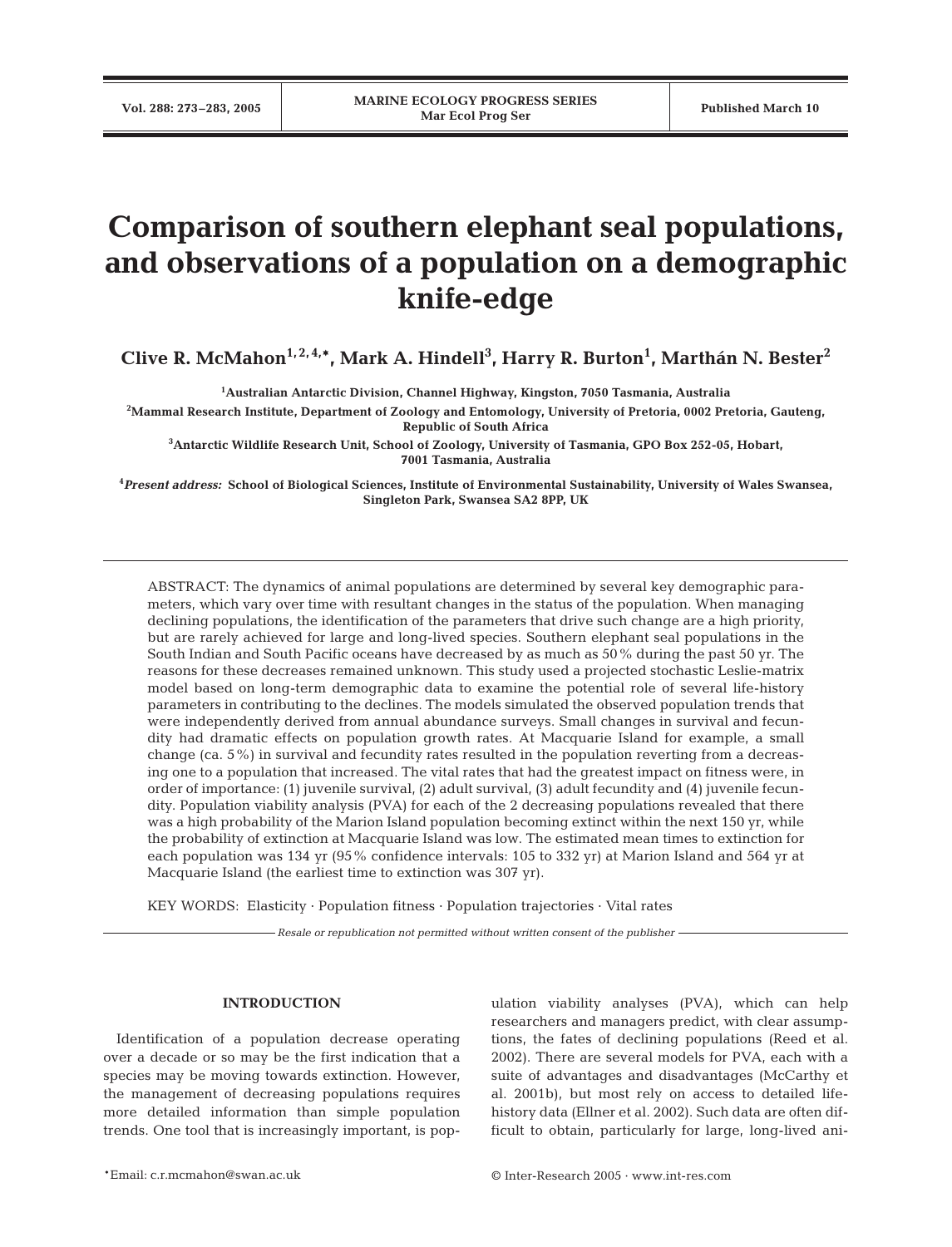mals. This makes assessment of population trajectories, and the development of hypotheses that address causal mechanisms, difficult. However, mathematical population models provide a means to test the relative contribution that each hypothesis makes at the population level (Cochran & Ellner 1992, Caswell 2001). Such models provide the link between the vital rates of survival and reproduction of individual animals and the population (Caswell 2001).

A stage-structured matrix model is a useful facility to study the population dynamics of animal populations (Cochran & Ellner 1992). Such a case exists where agespecific survival and fecundity are dependent on body size. From such matrix models, it is relatively straightforward to calculate the elasticities for each of the vital rates in the population matrix (Caswell 2001). 'Elasticity' is a measure of the relative sensitivity of a particular vital rate and can be defined as the effect on the population growth rate of a proportional change of a given fitness component (de Kroon et al. 2000). Analyses of elasticities thus provide the ideal medium for the estimation of the proportional change in the population growth rate for a proportional change in the vital rates (Benton & Grant 1999, Grant & Benton 2000, Caswell 2001). Such elasticity analysis can be used (1) to pinpoint the vital rates that contribute most to fitness and (2) to aid management decisions (Benton & Grant 1999).

Southern elephant seal *Mirounga leonina* populations at Marion Island and at Macquarie Island have continued to decrease (at annual rates of 3.4 and 0.8%, respectively) for at least the last 15 yr (Bradshaw et al. 2002), while the Îles Kerguélen and Heard Island populations are believed (Guinet et al. 1999, Slip & Burton 1999) to have stabilised after a period of decrease. The South Georgia population has remained stable (Boyd et al. 1996) and the Peninsula Valdes population has increased (Lewis et al. 1998). Although the reasons for these differences in population trends remain unknown, food (prey) availability is often hypothesised to be the ultimate factor determining population status (Hindell 1991, Hindell et al. 1994, Pistorius et al. 1999b). It has also been suggested that predation from killer whales *Orcinus orca* may be a confounding factor, especially in small populations (Guinet 1992, Trites et al. 1999, McMahon et al. 2003). The mechanism whereby food availability impacts on population status remains contentious and 2 principal schools of thought exist: (1) that adult (particularly female) survival is important (Pistorius et al. 1999a,b, Pistorius & Bester 2002) and (2) that survival of juvenile seals and their recruitment into the breeding population are the principal driving forces (Hindell 1991, McMahon et al. 2003). Such contention is not uncommon and has also been reported from studies on large herbivores (e.g. cervids and bovids), illustrating the importance and difficulty in obtaining the necessary demographic data to make quantitative assessments of key demographic parameters, such as age-specific mortality and fecundity (Gaillard et al. 2000). Of course, these explanations need not be exclusive and indeed both contribute to the determination of population size.

Using 2 concurrent long-term (16 yr, 1986 to 2001) demographic data sets, this study had 4 primary aims: (1) to simulate/project the population growth rates for 3 populations of southern elephant seals (Marion Island, Macquarie Island and South Georgia Island) using life table information, (2) to discover and describe the critical components in determining fitness (population growth rate) for each population, (3) to assess the reliability of the model in predicting future population size and (4) to generate hypotheses of lifehistory agents driving population change.

## **MATERIALS AND METHODS**

**Population trends.** Population trends for elephant seals from 3 island populations: South Georgia (see Boyd et al. 1996 for census details), Macquarie and Marion islands, were calculated from previously published population counts (Hindell et al. 1994, Bradshaw et al. 2002) and unpublished recent counts. At Macquarie and Marion islands, entire island counts were made on October 15 each year. October 15 is recognised as the day on which the maximum number of female seals are hauled out and counts made on this day are used for the analyses of population status (see Hindell & Burton 1987 for an overview). At Macquarie Island, daily counts during the breeding season were made from 1993 of all females present in the isthmus study area at Macquarie Island. The study area represents approximately 13% of all the females that breed on the island each year (Hindell & Burton 1987). The counts from the isthmus sub-population were used to supplement and extend the time series for Macqurie Island. This was done for 3 reasons: (1) they represent a long series of surveys (between 1949 and 2001), (2) the surveys are representative of total island counts (Hindell & Burton 1987) and (3) they provide a context within which to discuss the population trend seen during the 16 yr covered by this study.

The rates of population change were calculated as the annual proportional rate of change (*r*) and estimated as  $r = e^b - 1$  (Krebs 1999), where *b* is the slope of the fitted regression. These observed rates of population change were compared with the simulated rates of change derived from the projection of the age-specific fecundity and survival matrix.

**Life tables, Leslie-Matrix and the stochastic model.** An age-specific-survival and fecundity model was con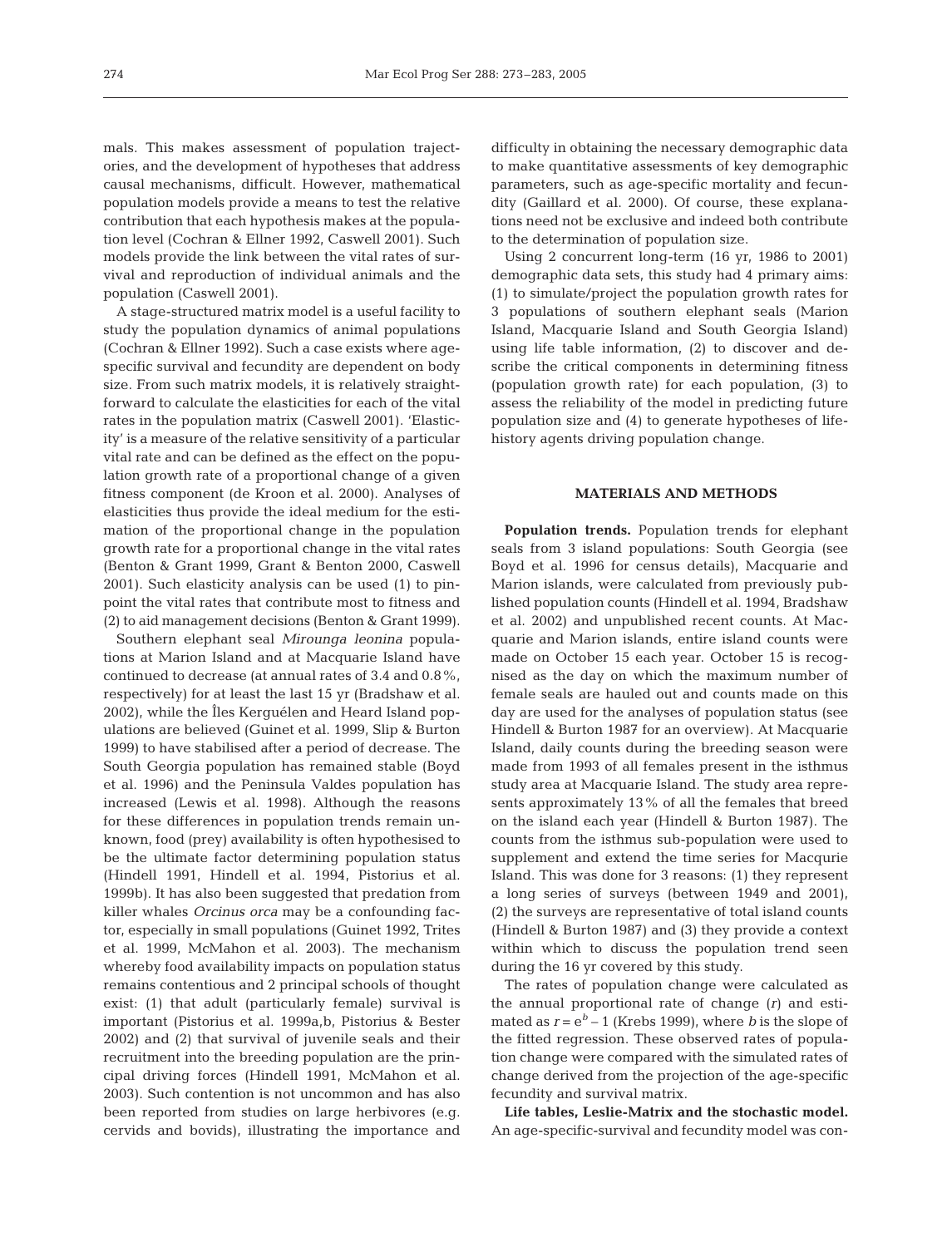structed. A separate life table was generated for each population from the annual survival estimates for each population (Caughley 1977). The input data were derived from longitudinal capture-mark-recapture studies at Marion Island and at Macquarie Island, and from a cross-sectional study from harvested seals at South Georgia. At Marion Island, 2000 seals were tagged at weaning with 2 plastic flipper tags (3 digit 'Jumbo' Rototags supplied by Dalton Supplies) in their hind flippers. The subsequent resights, in the main study area (56 km of coastline), from 5 seal cohorts (1993 to 1997) formed the basis from which the lifetables were calculated. The practical details of this demographic study were summarised in Pistorius et al. (1999b) and Pistorius et al. (2001). A contemporaneous group of seals was also marked and recaptured at Macquarie Island. At Macquarie Island, ~1000 seals  $yr^{-1}$  were marked at birth with 2 plastic flipper tags (4) digit 'Super Flexi' Rototags supplied by Dalton Supplies) when birth masses were measured. At weaning, these same seals were recaptured and their wean masses measured. Shortly after weaning (approximately 3 wk), these seals  $(n = 5000)$  were permanently marked by hot-iron branding as described in McMahon et al. (1997, 1999, 2000), conducted under the Australian Antarctic Animal Ethics Committee (AAS 2265) and the Tasmanian Parks and Wildlife Service ethics approval. Daily searches of all the isthmus beaches (3.6 km), fortnightly searches of the northern third of the island (36 km), where most of the marked seals return to (Carrick et al. 1962, McMahon et al. 1999), and monthly searches of all the island's beaches (96 km) were made to re-sight branded seals. Capturehistory matrices were constructed from these resight histories of the individual seals. Multiple resights within a year were treated as a single sighting. These capture matrices were used as input files for the capture-mark-recapture (CMR) program MARK (White & Burnham 1999) to estimate survival and capture probabilities from the resight records of the marked individuals. MARK provides survival (φ) and recapture (ρ) estimates under the Cormack-Jolly-Seber (CJS) model (Cormack 1964, Jolly 1965, Seber 1965) and under several models that appear as special cases of the CJSmodel (Lebreton et al. 1992). Reports of marked seals from sites other than Macquarie Island were rare (McMahon et al. 1999, Hindell & McMahon 2000, van den Hoff 2001).

The location-specific life tables were converted into 2-dimensional matrices that were used to project population change through time (Caswell 2001). The matrix has the form  $X_{(t+1)} = L(n_t) X_{(t)}$  and determines the age distribution of the population at time *t* + 1 from the distribution at time  $t$ , where  $L(n_t)$  is the constant Leslie-Matrix and  $X_{(t)}$  is the age distribution for only

the female population at time *t*. We only studied the female proportion of each population because female seals are the units by which the status and behaviour of elephant seal populations are measured (see Laws 1994 for a review). The matrix  $L(n_t)$ , and vector  $X_{(t)}$  are described below:

$$
L(n_{t}) = \begin{bmatrix} f1 & f2 & \dots & f1n \\ s1 & & & \\ s2 & & & \\ & & \ddots & \\ & & & s(n-1) \end{bmatrix} \tag{1}
$$

 $X_{(t)} = (x_{(1t)}, x_{(2t)}, \ldots, x_{(nt)})^T$ , where  $f_1$  is the fecundity rate of females aged 1, *s*1 is the survival probability of females at age 1 and *T* is the time interval step (yr). Here, fecundity and survival increase in whole yearly increments. Fecundity (*ƒ*) is defined as the number of female offspring produced per female in the interval *t* to  $t + 1$  and *n* is the maximum age of female seals.

Concurrent known age-specific survival estimates and fecundity rates for Marion and Macquarie islands (McMahon et al. 2003) were used to describe the behaviour of the 2 island seal populations, while historic, cross-sectional data were used to describe the South Georgia population (McCann 1985). Survival and fecundity data for seals aged 7 yr were used in the life tables to extrapolate the life tables to age 20 yr by assuming constant female survival and fecundity after age 7 yr (Pistorius et al. 2001); i.e., survival decreased and fecundity remained at a constant rate (derived for females aged 7 to 20 yr).

We developed a stochastic model by assuming that the variance in the vital rates is due to fluctuating environmental conditions (Fieberg & Ellner 2001). Environmental and intrinsic stochasticity was built into the model by including a random iteration process as the measure of variation (standard deviation [SD] of the multiple cohort estimates of survival and fecundity) of the estimates observed between years. Survival and fecundity were adjusted at each iteration using a randomly-selected value within the ranges described by the SD. It was assumed that these data were normally distributed around the mean value. As there were no estimates of the variance of estimates for the South Georgia Island life-history data (McCann 1985), we made this the mean of the variation observed at Marion and Macquarie Islands. We used 1000 random iterations to calculate the mean projected population value using Monte-Carlo simulations (Caswell 2001). This procedure randomly selects a value within the given range of variability for each parameter (survival and fecundity) and recalculates the expected population number using this random variable.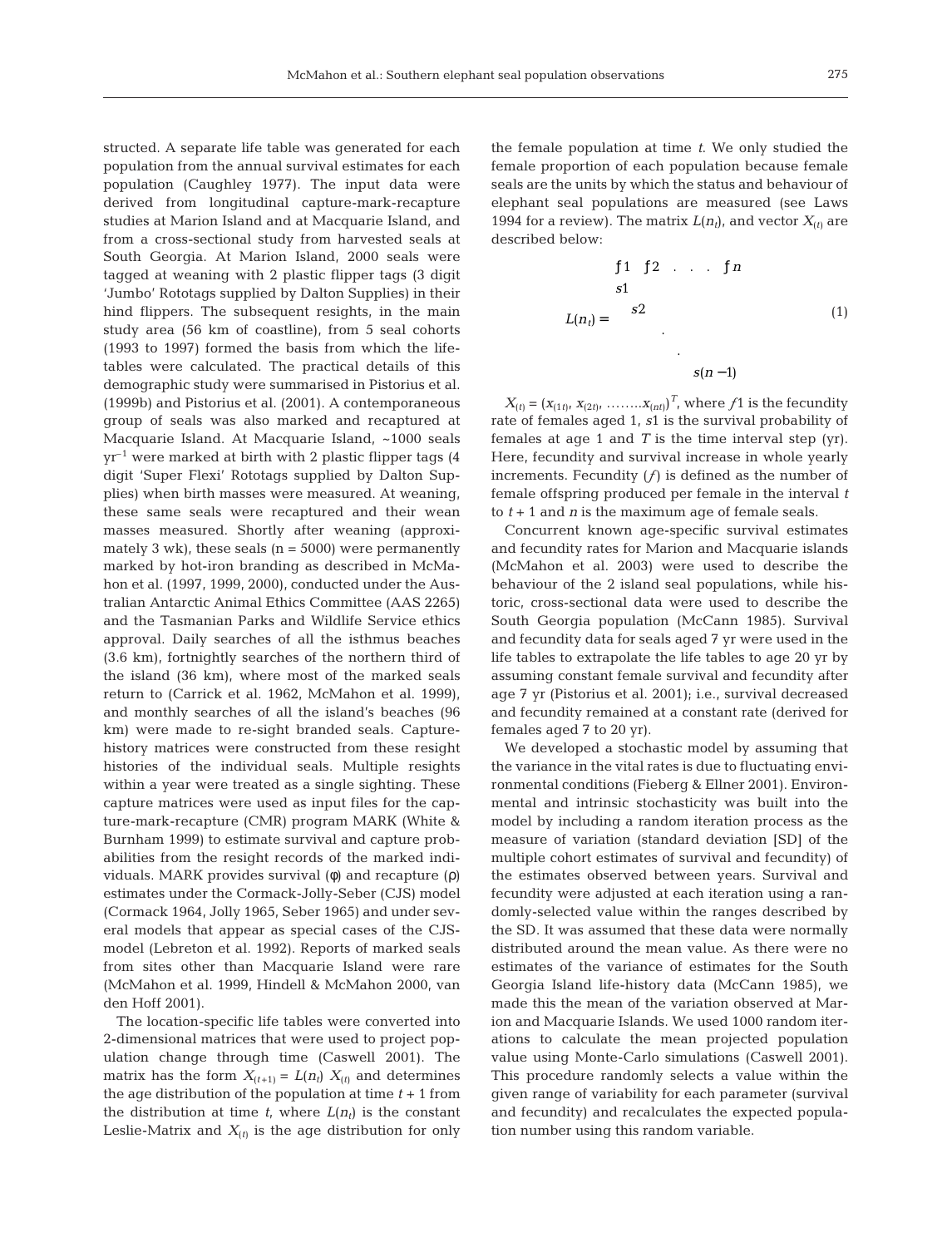**Elasticity of parameters.** One of the advantages of using projection matrices to describe life-history data is that they facilitate data interpretation by linking the vital rates to population growth, i.e. lambda  $(\lambda)$ (Caswell 2001). There are 2 ways of describing the proportional impact that age-specific survival and fecundity have on  $\lambda$ : (1) to calculate the sensitivities of parameters and compare them, or (2) to calculate the elasticities of the parameters and compare them (Caswell 2001). However, because survival (which can only vary between 0 and 1) and fecundity (which may vary between 0 and >1) are measured on different scales, it is preferable to use the dimensionless elasticity values (Strearns 1992, Caswell 2001), especially for elephant seals where survival varies between 0 and 1, and fecundity varies between 0 and 0.5. The age-specific elasticities (*eij*) were calculated for each island population to determine the influence of the age-specific vital rates on population growth, and secondly, the elasticites were grouped into juvenile and adult age classes to determine the phase-specific contribution to population growth. Elasticities are easily calculated from the general formula:

$$
e_{ij} = \frac{\partial \lambda}{\partial L ij} \frac{\lambda}{Lij}
$$
 (2)

where *Lij* is the transition matrix. At each island (South Georgia, Macquarie and Marion), juveniles were defined as those individuals in the non-reproductive ages, which varied between sites. The mean age at first reproduction was used as the delimiter between non-reproductive (juvenile) and reproductive (adult) individuals. The mean age at first breeding was 4.68  $\pm$ 0.38 and 3.95  $\pm$  1.03 yr at Macquarie and Marion islands, respectively (McMahon et al. 2003) and at South Georgia Island, it was 4 yr (McCann 1980). Thus, at Macquarie Island, juveniles included females in all age classes up to and including age 5; adults were seals aged older than 5 (i.e. in their sixth year of life). At Marion Island, juvenile females included seals up to age 4, i.e. all seals older than 4 were considered to be adults (seals in the fifth year of life). At South Georgia Island, juvenile females were classed as such up to age 4 and adult females were those seals older than that.

**Validation of the modelled values.** Stochastic models, such as the model used here, can provide estimates of future population sizes. However, because models are simplifications of complex systems, it is important to validate the predicted values. A standard deviates test (McCarthy & Broome 2000) was used to determine the validity of the predicted values. The predicted (modelled) values and the observed (annual counts) values can be compared by subtracting the observed population size. Standard deviates for each of the years were thus generated, so that when the model predicts

the mean population size accurately, the mean standard deviate is zero. A single *t*-test (with the value *t*) of all years was used to test whether these mean values were different (McCarthy & Broome 2000).

**PVA (extinction times and the probability of extinction).** To estimate the probability of extinction, a PVA was performed (Caughley 1994, Reed et al. 2002). Extinction was assumed to have occurred when the population fell below 20 individuals because the northern elephant seal population may have recovered to its present population levels from a remnant population of as few as 20 seals (Bonnell & Selander 1974). The PVA returns an estimate of the time to extinction of a population with given population parameters. We assumed that the Macquarie Island population was closed because immigration has never been observed there and emigration was limited (Nicholls 1970). However, some migration to and from Marion Island has been recorded (Bester 1988, Guinet et al. 1992). To test the effect of a small net positive rate of immigration to Marion Island from the larger elephant seal population of the Kerguélen Archipelago, the Marion Island breeding population was supplemented with 1 female seal in each of the age classes 1 to 4 (i.e. aged 1, 2, 3 and 4, i.e. 0.6, 0.8, 0.9 and 1.0% of the seals alive in each age class) annually, and the simulations were rerun to quantify the effect of immigration on population persistence at Marion Island. To test the effect of greater immigrations rates, the Marion Island population was supplemented further with another female in each of the 4 age classes, annually (i.e. 8 additional females each year).

## **RESULTS**

#### **Annual census data and population trends**

An annual count of all the female seals, at Marion Island and at the isthmus at Macquarie Island, ashore during each breeding season (1986 to 2001) was conducted to determine the maximum number of females ashore. For the 16 concurrent years that each of the elephant seal populations was monitored, they decreased at mean rates of  $3.41$  ( $p < 0.001$ ) and 0.81% ( $p = 0.03$ )  $yr^{-1}$  at Marion Island and Macquarie Island, respectively (Fig. 1a). In addition to the data for these 16 yr time series, a 51 yr data set was also analysed for the Macquarie Island population. These analyses revealed that the longer-term (1950 to 2001) mean rate of change was  $-1.68\%$  (p < 0.001)  $yr^{-1}$ (Fig. 1b) and that this rate had not changed in recent times (Fig. 2b). There were no changes in the rates of population decrease at Marion and Macquarie islands (Fig. 2).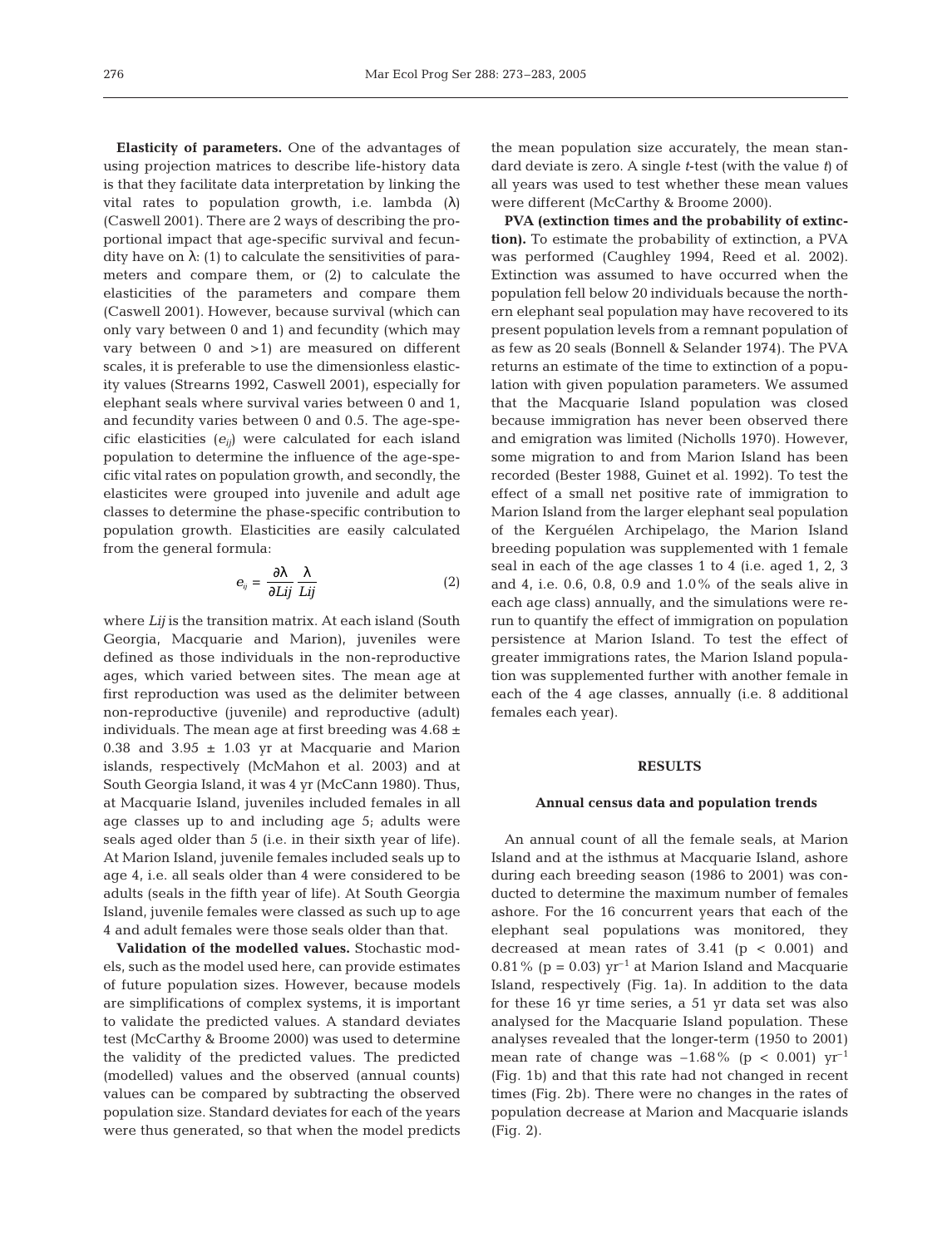

Fig. 1. *Mirounga leonina*. Elephant seal population decreases at Marion and Macquarie islands from 1986 to 2001 expressed as the natural logarithm (ln) of the observed maximum numbers of cows against time at (a) Marion and Macquarie islands, and (b) for the long-term (1949 to 2001) decrease at Macquarie Island

At Marion Island, the piece wise non-linear function that described population change in 2 stages (1986 to 1994 and 1994 to 1997) described 80% ( $r^2$  = 0.798, here r refers to correlation coefficient) of the variation in population size. However, this fit was no better than a single stage function that also described 80% ( $r^2$  = 0.797) of the variation. Thus, we could not determine any statistically significant evidence to suggest a change in the rate of decrease at Marion Island from 1986 to 1997. Indeed, when the same analyses are performed for the entire data set (1986 to 2001), there was little difference between the piecewise model  $(r^2 =$ 0.828) and the single-stage function  $(r^2 = 0.809)$ . As the piecewise and single-stage models differed little, we concluded that there was insufficient evidence for any systematic changes in the rates of population change at Marion Island.

To test the reliability of the projected number of seals and the actual number of seals, we used the

first reliable counts of the maximum number of female seals as input values, which were made in 1949 at Macquarie Island on the isthmus when 6800 females were counted and in 1976 at Marion Island when 1173 females were counted. Using the present life tables as input values for the Leslie matrix model, and using 1949 and 1976 as starting dates and population numbers for each of the models, we predicted that there would be  $474$  ( $95\%$  CI 275, 780) female seals at Marion Island and 3709 (95% CI 1684, 7108) females seals at Macquarie Island in 2001. The actual number of females seals counted at Marion Island in 2001 was 424 and at the isthmus at Macquarie Island it was 2825. These counts were within the 95% confidence intervals around the mean projected estimate (Fig. 3).



Fig. 2. Residual plots against the annual rates of change (a) from 1986 to 2001 at Marion  $(p > 0.05)$  and Macquarie islands ( $p > 0.05$ ), and (b) the long-term (1950 to 2001) rate of change at Macquarie Island ( $p > 0.05$ ), showing that the mean residuals values did not differ from zero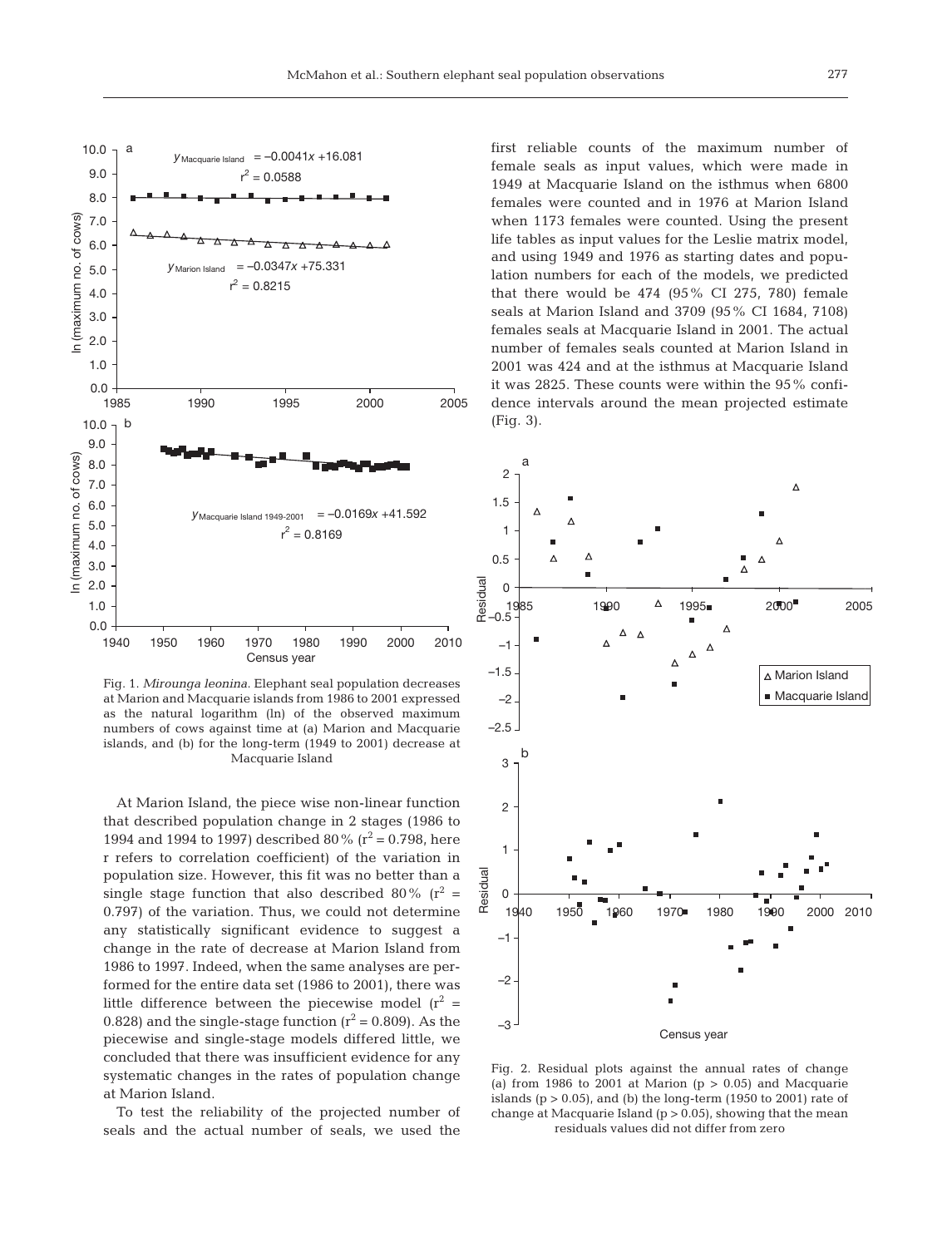

Fig. 3. *Mirounga leonina*. Empirical population counts of southern elephant seals at Marion Island and Macquarie Island with respect to the predicted population numbers derived from the stochastic model. The solid lines indicate the mean predicted values (with the upper and lower 95% confidence intervals indicated by the dotted lines)

#### **Life tables and Leslie-Matrix models**

Mean survival was higher at Macquarie Island than it was at Marion Island (Fig. 4). These differences were most pronounced in the first 10 yr of life when survival was greater at Marion and Macquarie islands, after which survival was greater at South Georgia. The survival curves for both islands were similar and showed a negative relationship between survival and age. At Macquarie Island, survival decreased at a constant  $(r^2 = 0.997)$  rate of 22.0%, while the mean annual rate of decrease was constant at Marion Island  $(r^2 = 0.988)$ at 22.5%. South Georgia Island was different to both Marion and Macquarie islands, in that the near constant  $(r^2 = 0.842)$  rate of decrease in survival was almost 3% greater (25.9%). There were no between-island differences in fecundity and all islands were remarkably similar, judging from the overlap in the 95% confidence intervals (Fig. 5). Seals breed at an earlier age at Marion Island than at Macquarie Island and there was an increase in fecundity with age. The maximum fecundity was reached after 6 yr at Marion and South Georgia islands, and after 8 yr at Macquarie Island.

## **Elasticities**

Age-specific survival was an important parameter in the model of population growth for each of the 3 island populations (Table 1). The relative impact of agespecific survival on population growth at each island



Fig. 4. *Mirounga leonina*. Mean survivorship curves (a) for 3 elephant seal populations at Marion, Macquarie and South Georgia islands, with 95% confidence intervals for the first 2 populations and (b) the log-transformed survivorship curves for the 3 island populations over the same period



Fig. 5. *Mirounga leonina*. Mean fecundity curves for 3 elephant seal populations at Marion, Macquarie and South Georgia islands, with 95% confidence intervals for the first 2 populations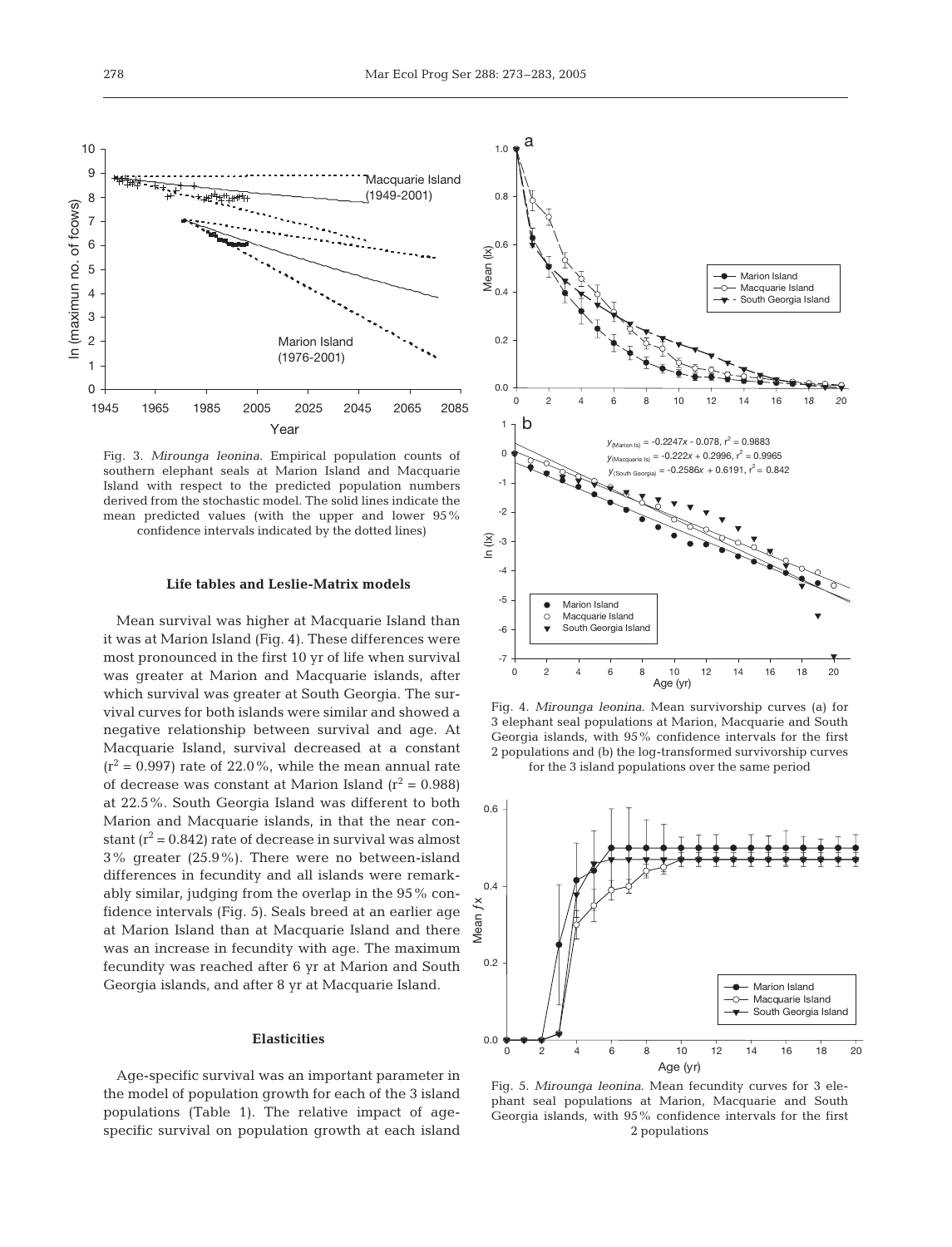| Table 1. <i>Mirounga leonina</i> . Age-specific $(x)$ elastiscities for survival $(lx)$ and | ties were similar at Marion |
|---------------------------------------------------------------------------------------------|-----------------------------|
| fecundity $(fx)$ at each of the 3 island populations that were studied                      | not at Macquarie and Sou    |

| Age            | Marion Island |       | Macquarie Island |        | South Georgia Island |        |
|----------------|---------------|-------|------------------|--------|----------------------|--------|
|                | lx            | $f_X$ | lx               | $f_X$  | lx                   | $f_X$  |
| 0              | 0.000         | 0.000 | 0.000            | 0.000  | 0.000                | 0.000  |
| 1              | 0.116         | 0.000 | 0.130            | 0.000  | 0.125                | 0.000  |
| $\overline{2}$ | 0.116         | 0.000 | 0.130            | 0.017  | 0.125                | 0.000  |
| 3              | 0.115         | 0.001 | 0.113            | 0.030  | 0.127                | 0.001  |
| 4              | 0.103         | 0.019 | 0.088            | 0.022  | 0.107                | 0.013  |
| 5              | 0.089         | 0.021 | 0.069            | 0.012  | 0.088                | 0.016  |
| 6              | 0.077         | 0.014 | 0.058            | 0.015  | 0.073                | 0.016  |
| 7              | 0.063         | 0.014 | 0.052            | 0.007  | 0.059                | 0.014  |
| 8              | 0.050         | 0.012 | 0.045            | 0.007  | 0.044                | 0.011  |
| 9              | 0.038         | 0.012 | 0.038            | 0.008  | 0.035                | 0.009  |
| 10             | 0.029         | 0.005 | 0.032            | 0.005  | 0.028                | 0.010  |
| 11             | 0.023         | 0.004 | 0.030            | 0.005  | 0.022                | 0.008  |
| 12             | 0.018         | 0.005 | 0.025            | 0.003  | 0.015                | 0.007  |
| 13             | 0.014         | 0.003 | 0.018            | 0.003  | 0.011                | 0.005  |
| 14             | 0.012         | 0.003 | 0.013            | 0.001  | 0.007                | 0.004  |
| 15             | 0.009         | 0.002 | 0.010            | 0.002  | 0.004                | 0.003  |
| 16             | 0.006         | 0.003 | 0.009            | 0.002  | 0.003                | 0.002  |
| 17             | 0.004         | 0.002 | 0.007            | 0.001  | 0.001                | 0.001  |
| 18             | 0.002         | 0.002 | 0.003            | 0.002  | 0.001                | 0.0002 |
| 19             | 0.001         | 0.001 | 0.002            | 0.0000 | 0.0003               | 0.0004 |
| 20             | 0.0000        | 0.001 | 0.0000           | 0.0000 | 0.0000               | 0.0001 |
|                |               |       |                  |        |                      |        |

was more than 86% (88.4, 87.0 and 87.5% at Macquarie, Marion and South Georgia islands, respectively). Fecundity had a relatively small impact on population growth (12.5, 14.3 and 12.0% at Macquarie, Marion and South Georgia islands, respectively). There were similar patterns in the relative sensitivities (elasticities) at each island, which showed that juvenile survival had primary dominance on population growth (Fig. 6). Fecundity did not play a major role in the growth of the populations, but it was interesting to note that the influence of juvenile and adult fecundi-



Fig. 6. Relative sensitivities (elasticities) of the vital lifehistory traits —  $\blacksquare$ : juvenile survival;  $\Box$ : juvenile fecundity; ■: adult survival; ■: adult fecundity on population growth/ fitness

ties Island but ith Georgia islands. At Macquarie and South Georgia islands, adult fecundity was greater than juvenile fecundity (Fig. 6).

## Population trajectories

By incorporating some form of environmental variability into the model, in the form of the variation around the mean estimates of survival and fecundity, we were able not only to project the mean population trends, but also to project upper and lower confidence intervals for our estimated trend (Fig. 7). These projections suggested that: (1) it seems unlikely that the South Georgia population will change appreciably within the next proposed census period of 10 yr, (2) that the Marion Island population will continue to decrease given the present survival and fecundity estimates, and (3) that the Macquarie

Island population seems close to stability. The matrix projections for Macquarie Island show that the population may continue to decrease at near the present rate but that it could stabilise or even increase given small (ca. 5%, i.e. the upper estimates of variance) changes in the present survival and fecundity rates. The Macquarie Island seems close to stability, and had a 0.034 probability (after 5000 iterations) of having a finite rate of increase which was greater than 1. This means that there is a 1 in 29 chance of the population increasing if everything remains the same.

#### Validation of the predicted values

The predictions of the stochastic model used here are consistent with the measured seal population sizes from 1986 to 2001 (Table 2) at Marion Island  $(t_{15} =$ 0.130,  $p = 0.260$ ) and at Macquarie Island  $(t_{13} = -0.408$ ,  $p = 0.690$ . However, when applied to longer periods of prediction such as from 1976 to 2001 at Marion Island and from 1949 to 2001 at Macquarie Island, the model was unable to predict the population sizes  $(t_{16} = -1.587$ ,  $p = 0.06$  and  $t_{26} = -7.838$ ,  $p = 2.6 \times 10^{-8}$ , respectively).

# **PVA (extinction times and the probability of extinction)**

Calculation of the time to extinction for the 2 decreasing populations at Macquarie and Marion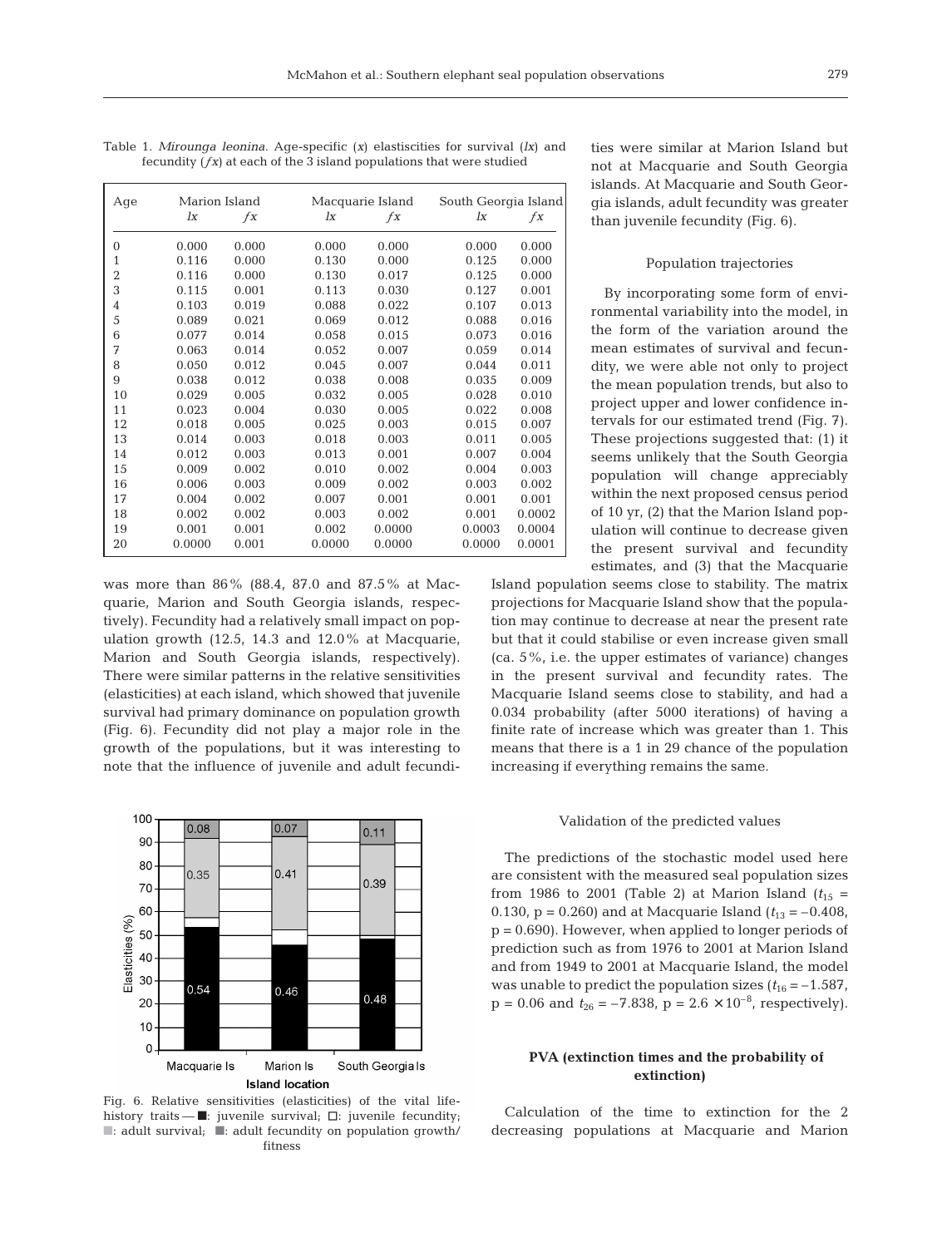| runton, rucquane and bouin Georgia islands |                                            |                                            |                     |  |  |  |
|--------------------------------------------|--------------------------------------------|--------------------------------------------|---------------------|--|--|--|
|                                            |                                            | Modelled<br>result                         | Empirical<br>result |  |  |  |
| Overall rate of<br>change $(yr^{-1})$      | Marion Island<br>$(1986 \text{ to } 2001)$ | $-3.20\%$                                  | $-3.41\%$           |  |  |  |
|                                            | Macquarie Island<br>(1949 to 2001)         | $-1.55\%$                                  | $-1.69\%$           |  |  |  |
|                                            | South Georgia Island                       | $0.25\%$                                   | $0.19\%$            |  |  |  |
| Total no. of                               | Marion Island                              | 477 $(\pm 68)$                             | 424                 |  |  |  |
| female seals in 2001                       | Macquarie Island<br>South Georgia Island   | $28792 (\pm 10740)$<br>$128172 (\pm 1677)$ | 20069<br>Unknown    |  |  |  |
| Generation                                 | Marion Island                              | 7.60                                       |                     |  |  |  |
| times (yr)                                 | Macquarie Island<br>South Georgia Island   | 7.90<br>8.23                               |                     |  |  |  |

Table 2. *Mirounga leonina*. Mean predicted and empirical life-history rates for Marion, Macquarie and South Georgia islands

islands (if all demographic parameters remain unchanged) showed that there was a  $\sim$ 71% risk of extinction in the next 100 yr for the Marion Island population but a 0% probability of extinction for the Macquarie Island population (Fig. 8). The mean time to extinction for the Marion Island population was 134 yr (105 to 332 yr). At Macquarie Island, the mean time to extinction was 564 yr and an earliest time to extinction of 307 yr (lower 95% confidence limit). When each age group from 1 to 4 of the Marion Island population was supplemented with 1 female in order to test for the possible effects of immigration, the probabilities of extinction after 100 and 150 yr decreased to  $0.355$  (SE = 0.010) and 0.567 ( $SE = 0.016$ ), respectively. When each of the above 4 age classes was supplemented annually with a further female, the extinction probabilities



Fig. 7. *Mirounga leonina*. Projected population trajectories of the 3 southern elephant seal populations studied. These trajectories were calculated and projected from a matrixmodel that randomly selected survival and fecundity values within a defined range around a mean. Dotted lines indicate the 95% confidence intervals

decreased further to  $< 0.00001$  (SE = 0.0001) and 0.003 (SE = 0.0012), respectively.

## **DISCUSSION**

This study represents one of the few longitudinal studies of pinniped demographics and was initiated to identify the demographic mechanisms behind the observed decreases in elephant seal populations in the Indian and Pacific Oceans. One of the foremost findings here was that population growth in elephant seals was most sensitive to changes in juvenile survival, a

finding that was consistent for all 3 of the elephant seals populations that we studied. This was true even though each of these populations (Marion, Macquarie and South Georgia islands) behaved differently. Due to the universality of this finding, we conclude with some confidence that juvenile survival is the principal parameter determining population growth in elephant seals. This discovery makes a valuable contribution to understanding elephant seal population behaviour because it provides us with a focal point for concentrating future research efforts.

# **Key demographic parameters influencing the rates of change**

Juvenile survival was identified as the most sensitive factor determining population growth at all 3 islands. In contrast, others (Pistorius & Bester 2002) have dis-



Fig. 8. *Mirounga leonina*. Extinction probabilities for 2 declining populations of elephant seals at Marion Island and Macquarie Island. Dotted lines indicate the 95% confidence intervals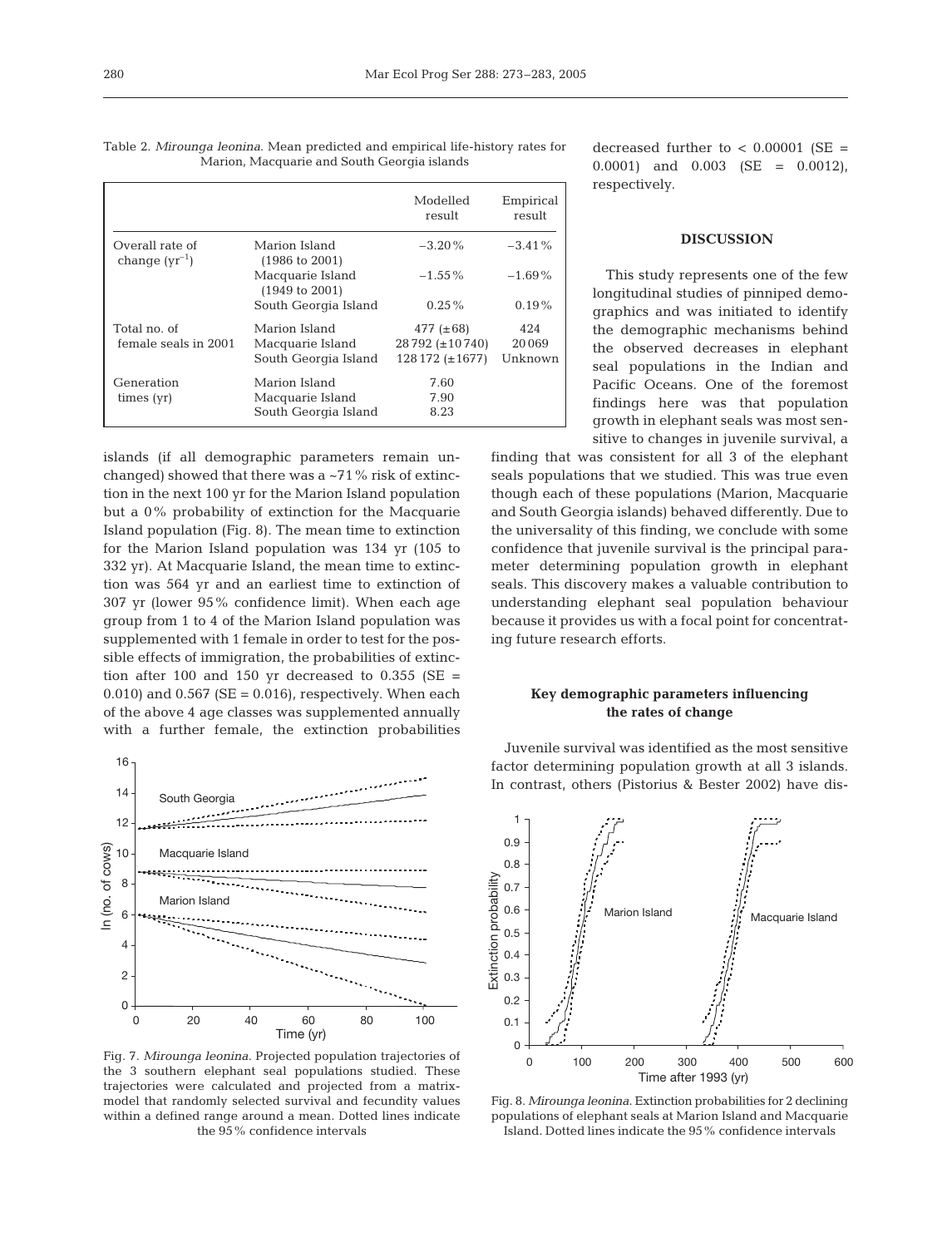missed juvenile survival as an important populationregulating component for southern elephant seals. That interpretation is, however, contentious and needs to be treated cautiously because it relied on the presupposition that there had been a change in the status of Marion Island population, an observation that is not universally supported (Bradshaw et al. 2002 and this study). While neither we nor others (Bradshaw et al. 2002) preclude the possibility of a change in the Marion Island elephant seal population's status, we suggest that there were insufficient data in the Pistorius & Bester (2002) time series with which to detect a significant change and from which to draw conclusions about the effects that key demographic parameters such as juvenile survival have on population behaviour.

Juvenile survival in southern elephant seals is a composite of first, second and third year survival, and is subject to many different influences. We argue, focussing on first and third year survival, that food availability is probably the prime influence, considering that seals are naive in their first year of life and that many female seals attain reproductive maturity in the third year of life. First-year survival may be affected by predation and maternal investment as reflected by wean mass, and the relative importance of these may be different at different islands (McMahon et al. 2003). Wean masses have increased in recent times at Marion Island (McMahon et al. 2003), which suggests that either food is more available or that young adult female mortality is relatively high. Theoretically, high mortality amongst young females would influence wean mass by generating a female age structure biased to older animals; and because older females produce bigger and heavier pups (Fedak et al. 1996, Arnbom et al. 1997), weaning masses would be higher. However, because of a concurrent decrease in the age at first breeding (McMahon et al. 2003), which is only achieved through increased growth (Laws 1956), it seems unlikely that food is limiting. Juvenile survival may, therefore, be constrained by a number of intrinsic and extrinsic factors, as well as by factors such as climate variability, for instance, that may indirectly affect food availability and competition for resources with other predators. While a clear link has been established between wean mass (i.e. maternal foraging performance) and first year survival (McMahon et al. 2000), the mechanisms describing how the availability of food to juvenile age classes affects survival remains unclear. To be able to do this, the at-sea locations and behaviours of seals need to be determined. A limitation up to now on assessing the at-sea behaviour of predators such as seals, has been technology, most of which was based on archival data recorders that needed to be recovered to access the information stored within them. This was necessarily biased because the information that was gained from such studies was only represented by information from successful seals (surviving

and returning to natal islands), while information on seals that died thus remained unknown. However, with the advent of more recent sophisticated technology that allows at-sea behaviour to be recorded and transmitted via satellite, the behaviour of both successful and unsuccessful animals can be determined (McConnell et al. 2002). These data will allow an interpretation of the requirements that seals need to survive. Indeed, such data also provide information on the strategies used by seals to cope with environmental fluctuations such as those caused by the Antarctic Circumpolar Wave (ACW) (White & Peterson 1996, Loeb et al. 1997) and the effects these processes have on survival.

#### **Fate of the populations**

The Macquarie Island seal population appears to have an overall negative intrinsic capacity for increase, given that there were only a few years in which juvenile survival was maintained at the upper limit of the observed variation in survival. However, while the probability of such an increase is low (3.4%), it can be borne in mind that this prediction is based on present demographic values. It does not preclude a different outcome given a change in any of these demographic parameters. Given this, it would seem prudent that the demographic study at Macquarie Island be continued to provide the stochastic model with more recent life-history parameters calculated from a longer time period. This would comprise: (1) the continuation of the capture-mark-recapture program to determine variation in vital parameters (survival and fecundity) during large-scale environmental events such as the Antarctic Circumpolar Wave and (2) the inclusion of this variation in the stochastic model. However, the Marion Island population does not appear to have the demographic capacity for increase in the near future (several decades) unless there is a dramatic change in the fundamental life-history parameters, such as: (1) improved adult female survival (Pistorius et al. 1999b), (2) increased juvenile survival or (3) population supplementation.

Only integrated studies combining observational and experimental studies of life-history and ecology of a population can provide the more adequate information needed to interpret and manage populations. Models make assumptions about the ecology of a particular species and also assume that currently measured/assessed mean trends remain constant; this is unlikely. The evidence presented here suggests that the Marion Island population may become extinct in the next 100 to 150 yr. Marion Island experienced little immigration from proximate island colonies (Condy 1978, Bester 1989); however, neither the magnitude nor the effect of this migration has been quantified.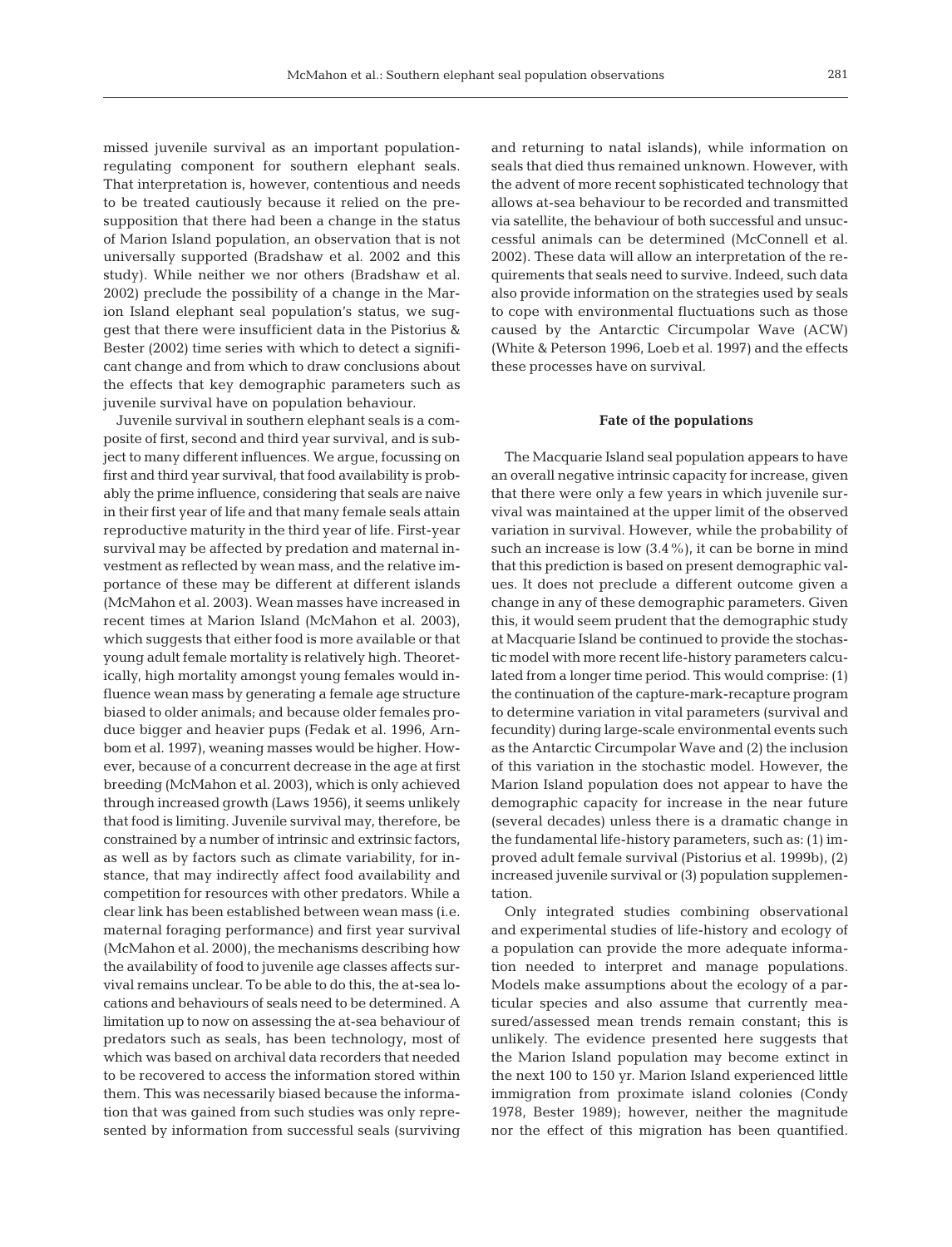Indeed, immigration to a small population, like the one at Marion Island, may contribute to a considerable change in the rate of population change, similar to what was observed for northern elephant seals (Cooper & Stewart 1983) and has been illustrated with the aid of the simulation models here with the addition of migrants to the Marion Island population.

Another key finding from our analyses, was that the vital rates at Marion and Macquarie islands were broadly similar, but that small differences in these vital parameters between these islands had potentially large impacts on population growth rates. If small changes in population parameters are going to be used with any precision in estimating future population sizes, the errors associated with the estimates need to be small and thus long-time series are needed. Indeed, stochastic models such as the one used here are a valuable tool to manipulate populations under various theoretical conditions (Reed et al. 2002); and so doing, can provide useful insights for the management of endangered populations (Engen et al. 2001). Models, however, are not perfect representations of reality and should, therefore, be used cautiously and with some form of validation and confidence measure (McCarthy & Broome 2000, McCarthy et al. 2001a).

We concluded that while PVAs are valuable tools for predicting population trajectories (Brook et al. 2000), their value is limited by 2 assumptions: (1) that the distribution of the vital rates are constant between years and individuals, and (2) that changes in these rates may be readily detected (Coulson et al. 2001). This was the case for our estimates as the model was able to predict population sizes in the short-term when little variation in vital rates such as survival is known to occur (Pistorius et al. 1999b); however, predictions in the longer-term were unreliable where large variation in vital rates such as survival has been documented (Hindell 1991, McMahon et al. 1999).

*Acknowledgements*. This study was supported logistically by the Australian Antarctic Division, and financially by the University of Pretoria through a PhD scholarship to C.R.M. We are indebted to our colleagues of the all the Australian National Antarctic Research Expeditions (ANARE) to Macquarie Island and all the South African National Antarctic Program (SANAP) expeditions between 1993 and 2001 to Marion Island that so ably assisted us in the field by marking seals and collecting resights in often miserable conditions. The Australian Antarctic Animal Ethics Committee (AAS 2265) and the Tasmanian Parks and Wildlife Service approved and permitted this research at Macquarie Island. The Ethics Committee of the Faculty of Natural and Agricultural Sciences (etiek@scientia.up.ac.za) of the University of Pretoria endorsed the research at Marion Island (Reference number EC 990112-002) under a permit from the Director-General: Environmental Affairs and Tourism. We thank 3 anonymous reviewers for their constructive review of the paper.

## LITERATURE CITED

- Arnbom T, Fedak MA, Boyd IL (1997) Factors affecting maternal expenditure in southern elephant seals during lactation. Ecology 78:471–483
- Benton TG, Grant A (1999) Elasticity analysis as an important tool in evolutionary and population ecology. Trends Ecol Evol 14:46–471
- Bester MN (1988) Marking and monitoring studies of the Kerguélen stock of southern elephant seals *Mirounga leonina* and their bearing on biological research in the Vestfold Hills. Hydrobiologia 165:269–277
- Bester MN (1989) Movements of southern elephant seals and sub-Antarctic fur seals in relation to Marion Island. Mar Mamm Sci 5:257–265
- Bonnell ML, Selander RK (1974) Elephant seals: genetic variation and near extinction. Science 184:908–909
- Boyd IL, Walker TR, Poncet J (1996) Status of southern elephant seals at South Georgia. Antarct Sci 8:237–244
- Bradshaw CJA, McMahon CR, Hindell MA, Pistorius PA, Bester MN (2002) Do southern elephant seals show density dependence in fecundity? Polar Biol 25:650–655
- Brook BW, O'Grady JJ, Chapman AP, Burgman MA, Akcakaya HR, Frankham R (2000) Predictive accuracy of population viability analysis in conservation biology. Nature 404:385–387
- Carrick R, Csordas SE, Ingham SE, Keith K (1962) Studies on the southern elephant seal *Mirounga leonina* (L) III The annual cycle in relation to age and sex. CSIRO Wildl Res 7:119–160
- Caswell H (2001) Matrix population models: construction analysis and interpretation. Sinauer Associates, Sunderland, MA
- Caughley G (1977) Analysis of vertebrate populations. John Wiley & Sons, London
- Caughley G (1994) Directions in conservation biology. J Anim Ecol 63:215–244
- Cochran ME, Ellner SP (1992) Simple methods for calculating age-based life history parameters for stage-structured populations. Ecol Monogr 62:345–364
- Condy PR (1978) The distribution and abundance of southern elephant seals *Mirounga leonina* (Linn) on the Prince Edward Islands. S Afr J Antarct Res 8:42–48
- Cooper CF, Stewart BS (1983) Demography of northern elephant seals, 1911–1982. Science 219:969–971
- Cormack RM (1964) Models for capture-recapture. Biometrika 51:429–438
- Coulson T, Mace GM, Hudson E, Possingham H (2001) The use and abuse of population viability analysis. Trends Ecol Evol 16:219–221
- de Kroon H, van Groenendael J, Ehrlen J (2000) Elasticities: a review of methods and model limitations. Ecology 81:607–618
- Ellner SP, Fieberg J, Ludwig D, Wilcox C (2002) Precision of population viability analysis. Conserv Biol 16:258–261
- Engen S, Sæther B-E, Møller AP (2001) Stochastic population dynamics and time to extinction of a declining population of barn swallows. J Anim Ecol 70:789–797
- Fedak MA, Arnbom TA, Boyd IL (1996) The relation between the size of southern elephant seal mothers, the growth of their pups and the use of maternal energy, fat and protein during lactation. Physiol Zool 69:887–911
- Fieberg J, Ellner SP (2001) Stochastic matrix models for conservation and management: a comparative review of methods. Ecol Lett 4:244–266
- Gaillard JM, Festa-Bianchet M, Yoccoz NG, Loison A, Toïgo C (2000) Temporal variation in fitness components and